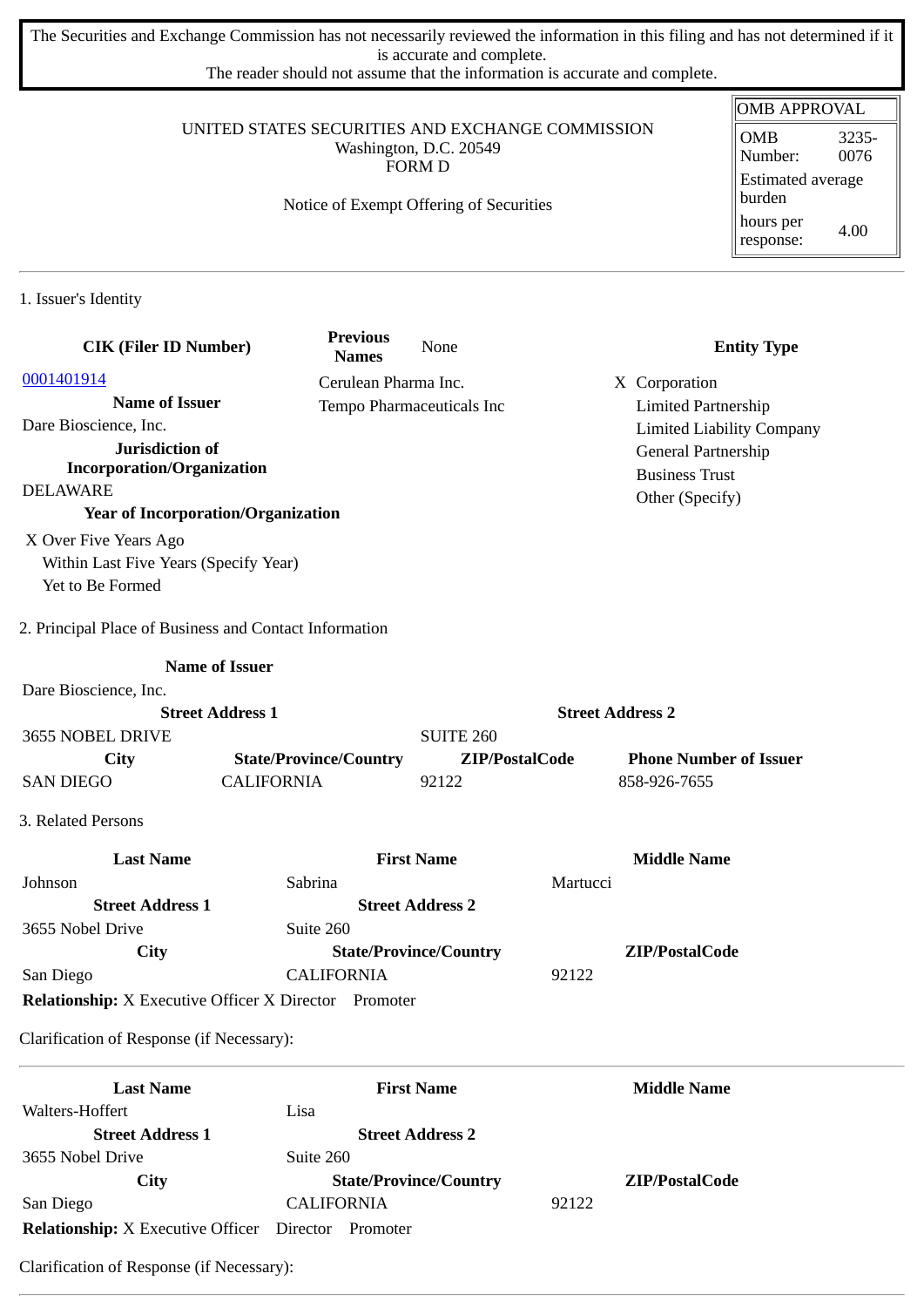| <b>Last Name</b>                                           | <b>First Name</b>                            | <b>Middle Name</b> |
|------------------------------------------------------------|----------------------------------------------|--------------------|
| Grossman                                                   | Jessica                                      | D.                 |
| <b>Street Address 1</b>                                    | <b>Street Address 2</b>                      |                    |
| 3655 Nobel Drive                                           | Suite 260                                    |                    |
| <b>City</b>                                                | <b>State/Province/Country</b>                | ZIP/PostalCode     |
| San Diego                                                  | <b>CALIFORNIA</b>                            | 92122              |
| <b>Relationship:</b>                                       | <b>Executive Officer X Director Promoter</b> |                    |
| Clarification of Response (if Necessary):                  |                                              |                    |
| <b>Last Name</b>                                           | <b>First Name</b>                            | <b>Middle Name</b> |
| Kelley                                                     | Susan                                        | L.                 |
| <b>Street Address 1</b>                                    | <b>Street Address 2</b>                      |                    |
| 3655 Nobel Drive                                           | Suite 260                                    |                    |
| <b>City</b>                                                | <b>State/Province/Country</b>                | ZIP/PostalCode     |
| San Diego                                                  | <b>CALIFORNIA</b>                            | 92122              |
| <b>Relationship:</b>                                       | <b>Executive Officer X Director Promoter</b> |                    |
| Clarification of Response (if Necessary):                  |                                              |                    |
|                                                            |                                              |                    |
| <b>Last Name</b>                                           | <b>First Name</b>                            | <b>Middle Name</b> |
| Matz                                                       | Gregory                                      | W.                 |
| <b>Street Address 1</b>                                    | <b>Street Address 2</b>                      |                    |
| 3655 Nobel Drive                                           | Suite 260                                    |                    |
| <b>City</b>                                                | <b>State/Province/Country</b>                | ZIP/PostalCode     |
| San Diego                                                  | <b>CALIFORNIA</b>                            | 92122              |
| Relationship: Executive Officer X Director Promoter        |                                              |                    |
| Clarification of Response (if Necessary):                  |                                              |                    |
| <b>Last Name</b>                                           | <b>First Name</b>                            | <b>Middle Name</b> |
| Rastetter                                                  | William                                      | H.                 |
| <b>Street Address 1</b>                                    | <b>Street Address 2</b>                      |                    |
| 3655 Nobel Drive                                           | Suite 260                                    |                    |
| City                                                       | <b>State/Province/Country</b>                | ZIP/PostalCode     |
| San Diego                                                  | <b>CALIFORNIA</b>                            | 92122              |
| <b>Relationship:</b> Executive Officer X Director Promoter |                                              |                    |
| Clarification of Response (if Necessary):                  |                                              |                    |
| <b>Last Name</b>                                           | <b>First Name</b>                            | <b>Middle Name</b> |
| Steele                                                     | Robin                                        | J.                 |
| <b>Street Address 1</b>                                    | <b>Street Address 2</b>                      |                    |
| 3655 Nobel Drive                                           | Suite 260                                    |                    |
| <b>City</b>                                                | <b>State/Province/Country</b>                | ZIP/PostalCode     |
| San Diego                                                  | <b>CALIFORNIA</b>                            | 92122              |
| Relationship: Executive Officer X Director Promoter        |                                              |                    |
| Clarification of Response (if Necessary):                  |                                              |                    |
| <b>Last Name</b>                                           | <b>First Name</b>                            | <b>Middle Name</b> |
| <b>Blanchard</b>                                           | Cheryl                                       |                    |
| <b>Street Address 1</b>                                    | <b>Street Address 2</b>                      |                    |
| 3655 Nobel Drive                                           | Suite 260                                    |                    |
| <b>City</b>                                                | <b>State/Province/Country</b>                | ZIP/PostalCode     |
| San Diego                                                  | <b>CALIFORNIA</b>                            | 92122              |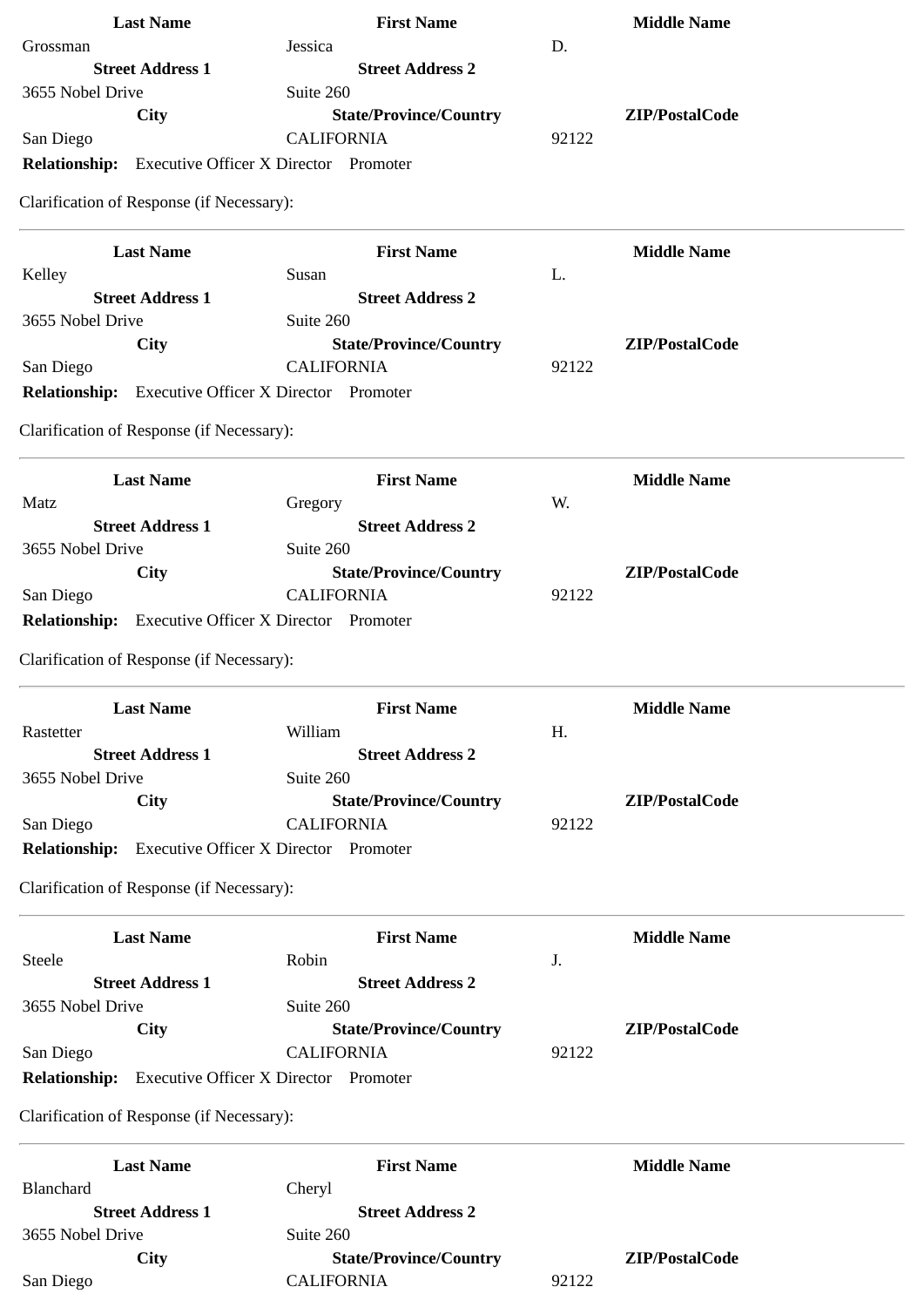# **Relationship:** Executive Officer X Director Promoter

Clarification of Response (if Necessary):

# 4. Industry Group

| Agriculture                                                                                          |                                    | <b>Health Care</b>                                | Retailing                                              |
|------------------------------------------------------------------------------------------------------|------------------------------------|---------------------------------------------------|--------------------------------------------------------|
| <b>Banking &amp; Financial Services</b>                                                              |                                    | X Biotechnology                                   | <b>Restaurants</b>                                     |
| <b>Commercial Banking</b>                                                                            |                                    | <b>Health Insurance</b>                           | Technology                                             |
| Insurance<br>Investing                                                                               |                                    | Hospitals & Physicians                            | Computers                                              |
| <b>Investment Banking</b>                                                                            |                                    | Pharmaceuticals                                   | Telecommunications                                     |
| Pooled Investment Fund                                                                               |                                    | Other Health Care                                 | Other Technology                                       |
| Is the issuer registered as<br>an investment company under<br>the Investment Company<br>Act of 1940? |                                    | Manufacturing<br><b>Real Estate</b><br>Commercial | Travel<br>Airlines & Airports<br>Lodging & Conventions |
| Yes                                                                                                  | No                                 | Construction                                      | Tourism & Travel Services                              |
|                                                                                                      | Other Banking & Financial Services | <b>REITS &amp; Finance</b>                        | Other Travel                                           |
| <b>Business Services</b>                                                                             |                                    | Residential                                       | Other                                                  |
| Energy                                                                                               |                                    | <b>Other Real Estate</b>                          |                                                        |
| Coal Mining                                                                                          |                                    |                                                   |                                                        |
| <b>Electric Utilities</b>                                                                            |                                    |                                                   |                                                        |
| <b>Energy Conservation</b>                                                                           |                                    |                                                   |                                                        |
| <b>Environmental Services</b>                                                                        |                                    |                                                   |                                                        |
| Oil & Gas                                                                                            |                                    |                                                   |                                                        |
|                                                                                                      |                                    |                                                   |                                                        |

5. Issuer Size

Other Energy

| <b>Revenue Range</b>             | OR | <b>Aggregate Net Asset Value Range</b> |
|----------------------------------|----|----------------------------------------|
| X No Revenues                    |    | No Aggregate Net Asset Value           |
| $$1 - $1,000,000$                |    | $$1 - $5,000,000$                      |
| $$1,000,001 - $5,000,000$        |    | \$5,000,001 - \$25,000,000             |
| $$5,000,001 -$<br>\$25,000,000   |    | $$25,000,001 - $50,000,000$            |
| $$25,000,001 -$<br>\$100,000,000 |    | \$50,000,001 - \$100,000,000           |
| Over \$100,000,000               |    | Over \$100,000,000                     |
| Decline to Disclose              |    | Decline to Disclose                    |
| Not Applicable                   |    | Not Applicable                         |
|                                  |    |                                        |

6. Federal Exemption(s) and Exclusion(s) Claimed (select all that apply)

|                                           | Investment Company Act Section 3(c) |                    |  |  |
|-------------------------------------------|-------------------------------------|--------------------|--|--|
| Rule $504(b)(1)$ (not (i), (ii) or (iii)) | Section $3(c)(1)$                   | Section $3(c)(9)$  |  |  |
| Rule 504 (b) $(1)(i)$                     | Section $3(c)(2)$                   | Section $3(c)(10)$ |  |  |
| Rule 504 (b) $(1)(ii)$                    | Section $3(c)(3)$                   | Section $3(c)(11)$ |  |  |
| Rule 504 (b) $(1)(iii)$<br>X Rule 506(b)  | Section $3(c)(4)$                   | Section $3(c)(12)$ |  |  |
| Rule $506(c)$                             | Section $3(c)(5)$                   | Section $3(c)(13)$ |  |  |
| Securities Act Section 4(a)(5)            | Section $3(c)(6)$                   | Section $3(c)(14)$ |  |  |
|                                           | Section $3(c)(7)$                   |                    |  |  |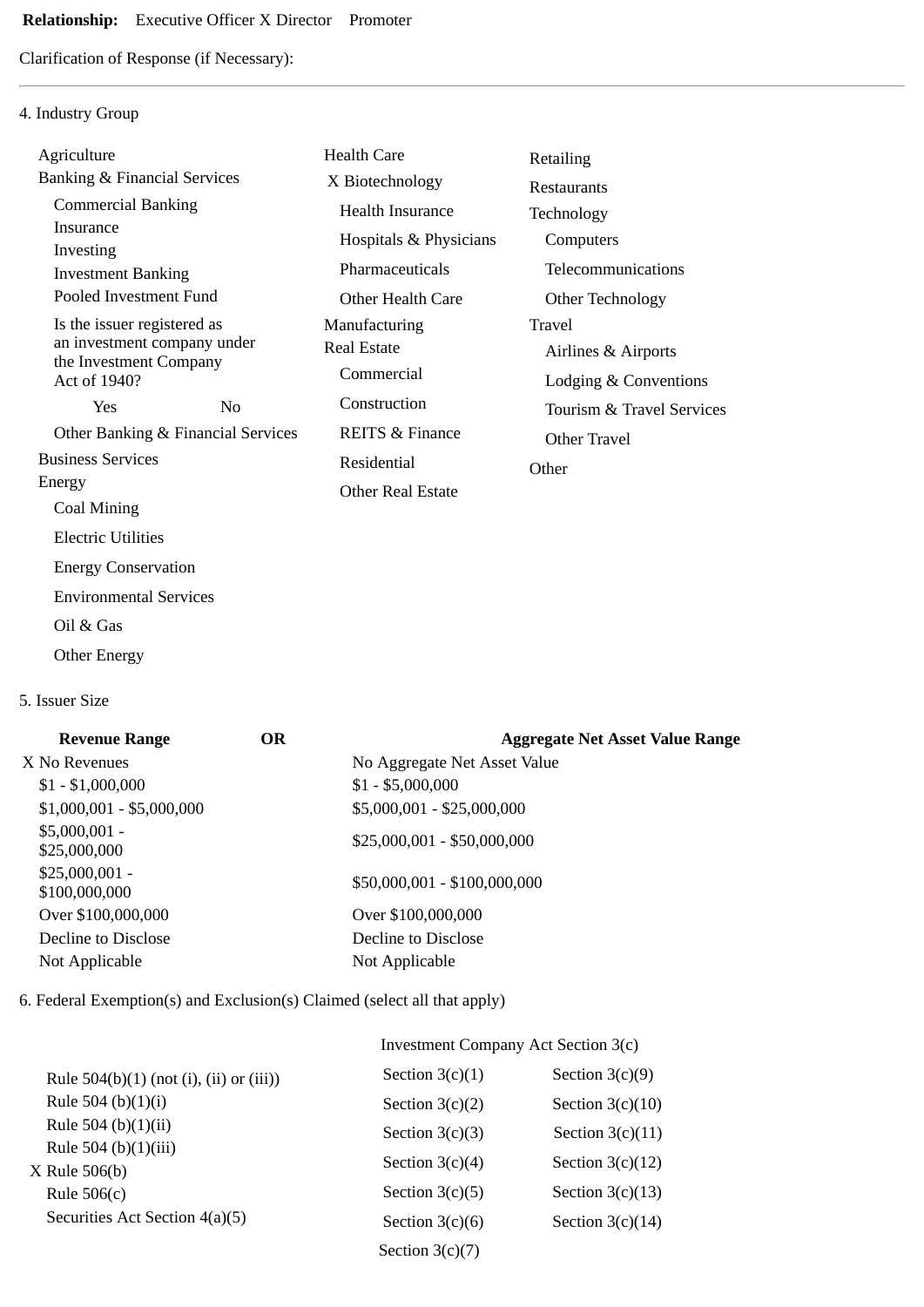|  | 7. Type of Filing |  |
|--|-------------------|--|
|  |                   |  |

| X New Notice Date of First Sale 2019-11-20 First Sale Yet to Occur<br>Amendment                                                                                                                                                                                                                                                                                                                                                               |                                                                                                                           |                 |
|-----------------------------------------------------------------------------------------------------------------------------------------------------------------------------------------------------------------------------------------------------------------------------------------------------------------------------------------------------------------------------------------------------------------------------------------------|---------------------------------------------------------------------------------------------------------------------------|-----------------|
| 8. Duration of Offering                                                                                                                                                                                                                                                                                                                                                                                                                       |                                                                                                                           |                 |
| Does the Issuer intend this offering to last more than one year?                                                                                                                                                                                                                                                                                                                                                                              | Yes X No                                                                                                                  |                 |
| 9. Type(s) of Securities Offered (select all that apply)                                                                                                                                                                                                                                                                                                                                                                                      |                                                                                                                           |                 |
| X Equity<br>Debt<br>Option, Warrant or Other Right to Acquire Another Security<br>Security to be Acquired Upon Exercise of Option, Warrant or<br>Other Right to Acquire Security                                                                                                                                                                                                                                                              | Pooled Investment Fund Interests<br>Tenant-in-Common Securities<br><b>Mineral Property Securities</b><br>Other (describe) |                 |
| 10. Business Combination Transaction                                                                                                                                                                                                                                                                                                                                                                                                          |                                                                                                                           |                 |
| Is this offering being made in connection with a business combination transaction, such as<br>a merger, acquisition or exchange offer?                                                                                                                                                                                                                                                                                                        | X Yes<br>$\mathbf{N}\mathbf{o}$                                                                                           |                 |
| Clarification of Response (if Necessary):                                                                                                                                                                                                                                                                                                                                                                                                     |                                                                                                                           |                 |
| Shares of Common Stock issued to the former stockholders of a company acquired by the issuer.                                                                                                                                                                                                                                                                                                                                                 |                                                                                                                           |                 |
| 11. Minimum Investment                                                                                                                                                                                                                                                                                                                                                                                                                        |                                                                                                                           |                 |
| Minimum investment accepted from any outside investor \$0 USD                                                                                                                                                                                                                                                                                                                                                                                 |                                                                                                                           |                 |
| 12. Sales Compensation                                                                                                                                                                                                                                                                                                                                                                                                                        |                                                                                                                           |                 |
| Recipient                                                                                                                                                                                                                                                                                                                                                                                                                                     | Recipient CRD Number X None                                                                                               |                 |
| (Associated) Broker or Dealer X None                                                                                                                                                                                                                                                                                                                                                                                                          | (Associated) Broker or Dealer CRD Number X None                                                                           |                 |
| <b>Street Address 1</b>                                                                                                                                                                                                                                                                                                                                                                                                                       | <b>Street Address 2</b>                                                                                                   |                 |
| City                                                                                                                                                                                                                                                                                                                                                                                                                                          | State/Province/Country                                                                                                    | ZIP/Postal Code |
| State(s) of Solicitation (select all that apply)<br><b>All States</b><br>Check "All States" or check individual States                                                                                                                                                                                                                                                                                                                        | Foreign/non-US                                                                                                            |                 |
| 13. Offering and Sales Amounts                                                                                                                                                                                                                                                                                                                                                                                                                |                                                                                                                           |                 |
| <b>Total Offering Amount</b><br>Indefinite<br>\$2,369,992 USD or                                                                                                                                                                                                                                                                                                                                                                              |                                                                                                                           |                 |
| <b>Total Amount Sold</b><br>\$2,369,992 USD                                                                                                                                                                                                                                                                                                                                                                                                   |                                                                                                                           |                 |
| Total Remaining to be Sold<br>\$0 USD or<br>Indefinite                                                                                                                                                                                                                                                                                                                                                                                        |                                                                                                                           |                 |
| Clarification of Response (if Necessary):                                                                                                                                                                                                                                                                                                                                                                                                     |                                                                                                                           |                 |
| 14. Investors                                                                                                                                                                                                                                                                                                                                                                                                                                 |                                                                                                                           |                 |
| Select if securities in the offering have been or may be sold to persons who do not qualify as accredited<br>investors, and enter the number of such non-accredited investors who already have invested in the offering.<br>Regardless of whether securities in the offering have been or may be sold to persons who do not qualify as<br>correlited investors, enter the total number of investors who already have invested in the offering |                                                                                                                           | 28              |

15. Sales Commissions & Finder's Fees Expenses

Provide separately the amounts of sales commissions and finders fees expenses, if any. If the amount of an expenditure is not known, provide an estimate and check the box next to the amount.

accredited investors, enter the total number of investors who already have invested in the offering:

| <b>Sales Commissions</b> | \$0 USD Estimate |  |
|--------------------------|------------------|--|
| Finders' Fees            | \$0 USD Estimate |  |